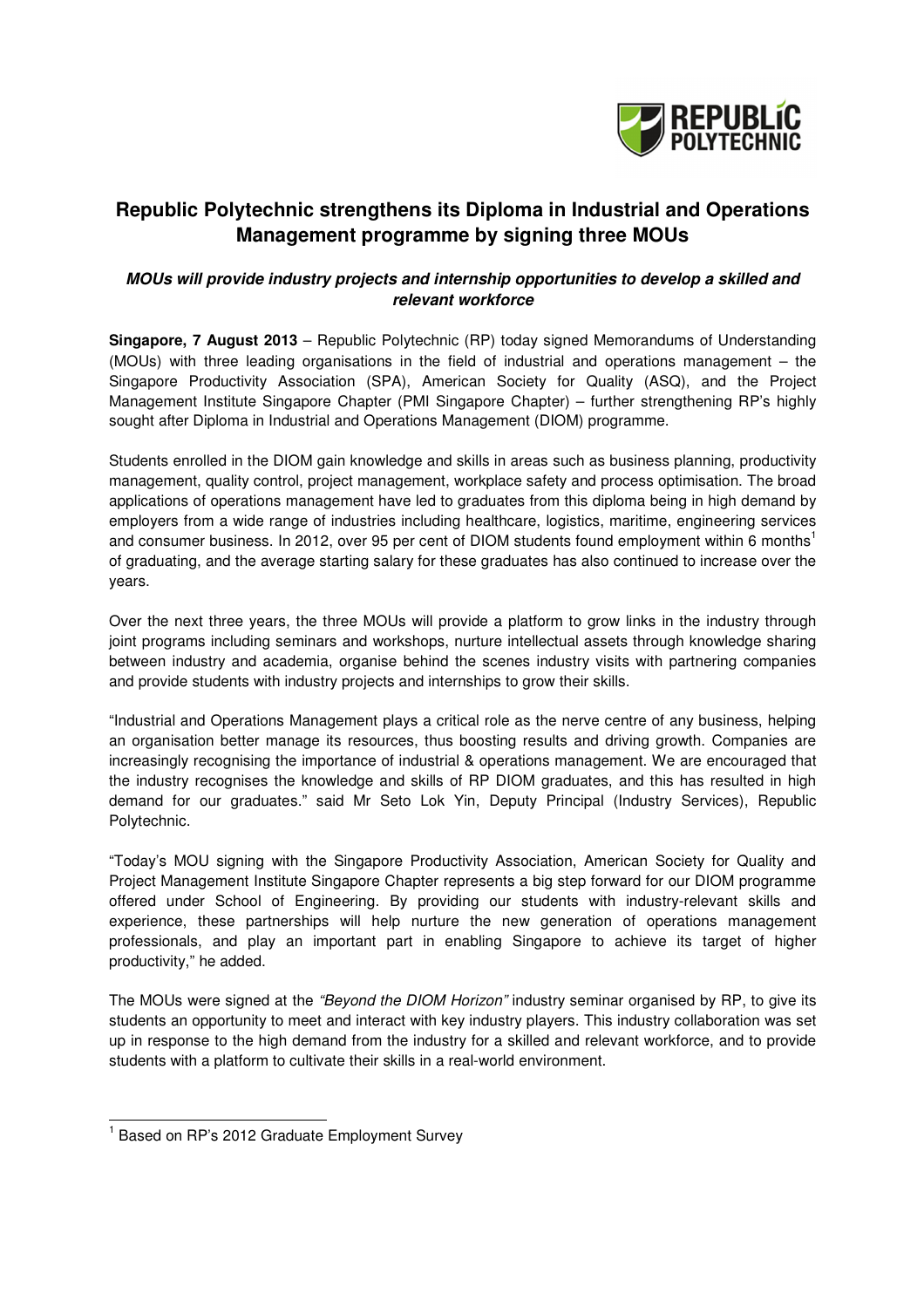

In 2010, the Singapore Government had set aside S\$5.5 billion to boost overall annual productivity gains over the next 10 years to 2-3 per cent per annum, up from 1 per cent achieved annually over the last decade. In response to this drive for productivity and the evolution of manufacturing technology, the industry seminar at RP explored the productivity movements in Singapore and focused on business process transformation through technology to improve productivity.

- END -

### **About Republic Polytechnic**

The first educational institution in Singapore to leverage Problem-Based Learning approach for all its diploma programmes, Republic Polytechnic (RP) has six schools and two academic centres offering thirty-seven diplomas in Infocomm, Engineering, Applied Science, Technology for the Arts, Sports, Health & Leisure, Events and Hospitality, Enterprise, and Communication.

Republic Polytechnic is committed to nurturing innovation and entrepreneurial learning in an environment that develops problem-solving skills and lifelong learning opportunities. Its holistic, broad-based curriculum, covering culture, enterprise development and cognitive processes, prepares students for an active and meaningful role in society.

Republic Polytechnic strives for excellence and has achieved various international and national accreditations, including ISO9001, ISO14001, OHSAS 18001, SS540, Singapore Quality Class, People Developer, Innovation Class, and Service Class.

For more information, visit www.rp.edu.sg

### **About Singapore Productivity Association**

The Singapore Productivity Association (SPA) was set up in 1973 as an affiliated body of the then National Productivity Board, now SPRING Singapore. As a not-for-profit organisation, SPA's mission is to promote the active involvement of organisations and individuals in the Productivity Movement and to expedite the spread of productivity and its techniques.

The Association has a Governing Council which is chaired by Mr Tan Kai Hoe, Chief Executive, SPRING Singapore. The Council is responsible for laying down the policies and directions of the Association consistent with its objects. A Management Committee led by Dr Ahmad Magad, Group Managing Director of II-VI Asia Manufacturing Operations and also comprising elected members from industry, oversees the overall direction and programmes of the Association.

To upgrade the managerial skills of SPA members and others from industry, short courses are organised under the Business Excellence and Benchmarking Series; Productivity and Quality Series; Innovation Series; and Service Excellence Series. Conferences, seminars and study visits are also organised to provide a platform for learning and sharing the latest productivity tools and techniques.

### **About American Society for Quality**

The American Society for Quality (ASQ) is a global community of people passionate about quality. By making quality a global priority, an organisational imperative, and a personal ethic, ASQ becomes the community for everyone who seeks quality concepts, technology, or tools to improve themselves and their world. ASQ champions the cause of quality through a variety of fields and standards. ASQ provides